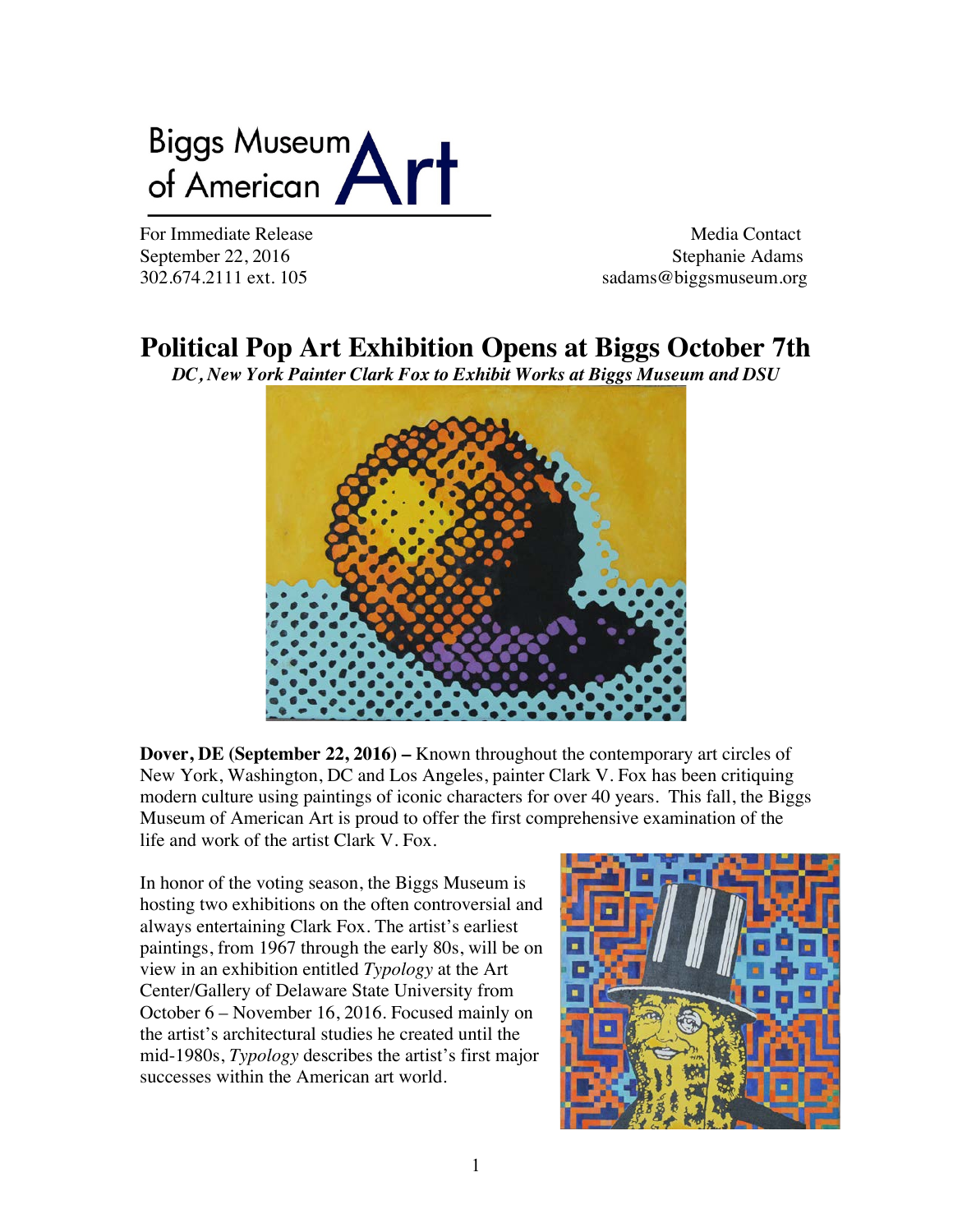The second and significantly larger exhibition, entitled *Icon Chains*, will be on view at the Biggs Museum from October 7, 2016 – January 22, 2017. This exhibition features works created by Clark Fox since 2000. They document the wide variety of colorful artistic modes and controversial subjects the artist has championed throughout his career, such as race relations and economic disparity. Throughout the exhibition, members of the public are invited to participate in various interactive activities including: voting for their favorite characters from Clark Fox's artwork in the "Biggs Voting Booth" and creating their own pop art.



#### **About the Artist, Clark V. Fox**

Clark Fox was born Michael V. Clark in 1946. After finishing an undergraduate degree at the Pratt Institute and the Corcoran School of the Arts, the artist developed life-long relationships, and large permanent collections, with such prestigious institutions as the National Gallery of Art, Katzen Museum, Smithsonian Institution, the Metropolitan Museum of Art, Phillips Collection and more. Known initially as a secondgeneration member of the Washington Color School, he worked alongside luminaries such as Tom Downing and Sam Gilliam.

After his initial success exhibiting architectural studies, a personal and representational evolution of the abstraction of the Color School artists. Clark spent more time in New York City and was included in the MoMA PS1 inaugural Exhibition "Rooms" in 1976.

After his initial success exhibiting architectural studies, a personal and representational evolution of the abstraction of the Color School artists, Clark spent more time in New York City. His work expanded to incorporate pop-influenced representations of iconic subjects such as George Washington and Mr. Peanut, while expanding his artistic acquaintances to include Andy Warhol and Robert Rauschenberg. Based on Gilbert Stuart's portrait of Washington, which was eventually featured on the dollar bill, Clark's interpretation was at first symbolic of American accomplishment. Conversely, Mr. Peanut was emblematic of American corporate greed and the challenges of capitalism, a nemesis of the idealism inherent in the Washington images.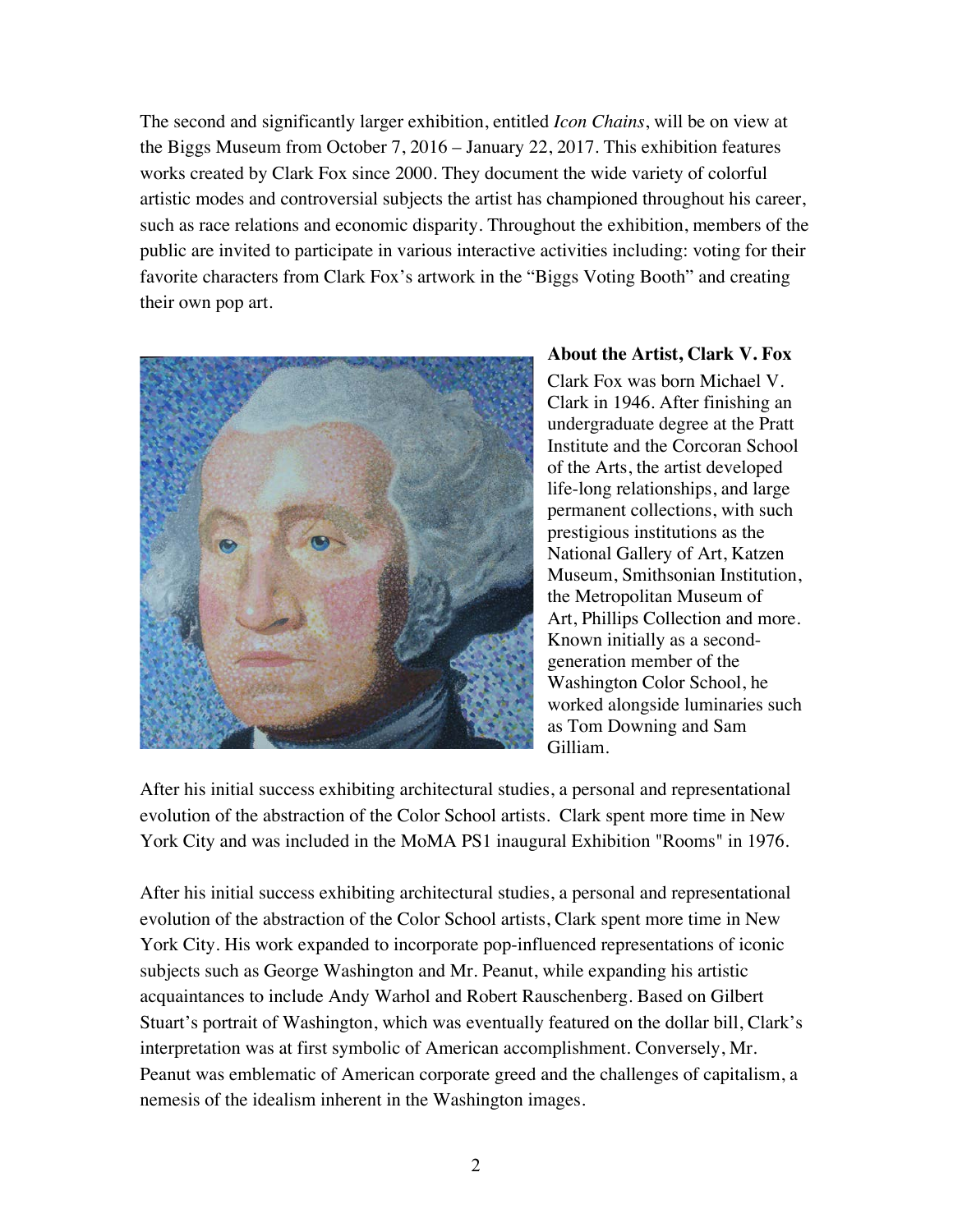As Clark's success grew internationally, beyond the art markets of New York and Washington DC, his attitude towards gallery representation and the expectations of the commercial art world soured. He opened a non-profit experimental exhibition gallery in DC called the Museum of Contemporary Art (MOCA DC), where he was dubbed "Godfather of Underground Art". He exhibited works by over 3,000 artists including stars of the emerging "Street Art" movement such as Kaws, Ron English and Shepard Fairy.

Clark's work began to feature an ever-growing corral of characters, such as Abraham Lincoln and Chairman Mao, each with complex layers of positive and negative symbolic meaning.

*Icon Chains* **and** *Typology* **are accompanied by a wide range of public programs at both the Biggs Museum of American Art and Delaware State University (detailed below).**

### **Exhibition Quick Facts**

#### *Icon Chains* **- Biggs Museum of American Art October 7, 2016 – January 22, 2017**

Artwork from 2000 to present influenced by pop art and social movements Admission: Admission to the Biggs Museum is \$10. Members, children under 12, students and military (with ID) are free. Seniors (60 and older) are \$8. Additional fees may apply to certain programs and special events.

*Typology* **- Art Center/Gallery, Delaware State University October 6 – November 16, 2016 Thursday, October 6: Opening Reception at the Arts Center/Gallery 5 p.m. – 6:30 p.m.** The artist's early works of the 1960s and 1970s focusing on architectural studies Admission: Free

## **Programming**

**Friday, October 7 | Opening Reception at the Biggs Museum 5 p.m. - 7 p.m. | Free with Admission** Be the first to see the exhibition and enjoy refreshments, beer and wine.

#### **Saturday, October 22 | Meet the Artist Tour | 2 p.m. Biggs Museum | Free with Admission**

Artist Clark Fox will give a presentation and tour focused on the political influences that shaped his socially charged work.